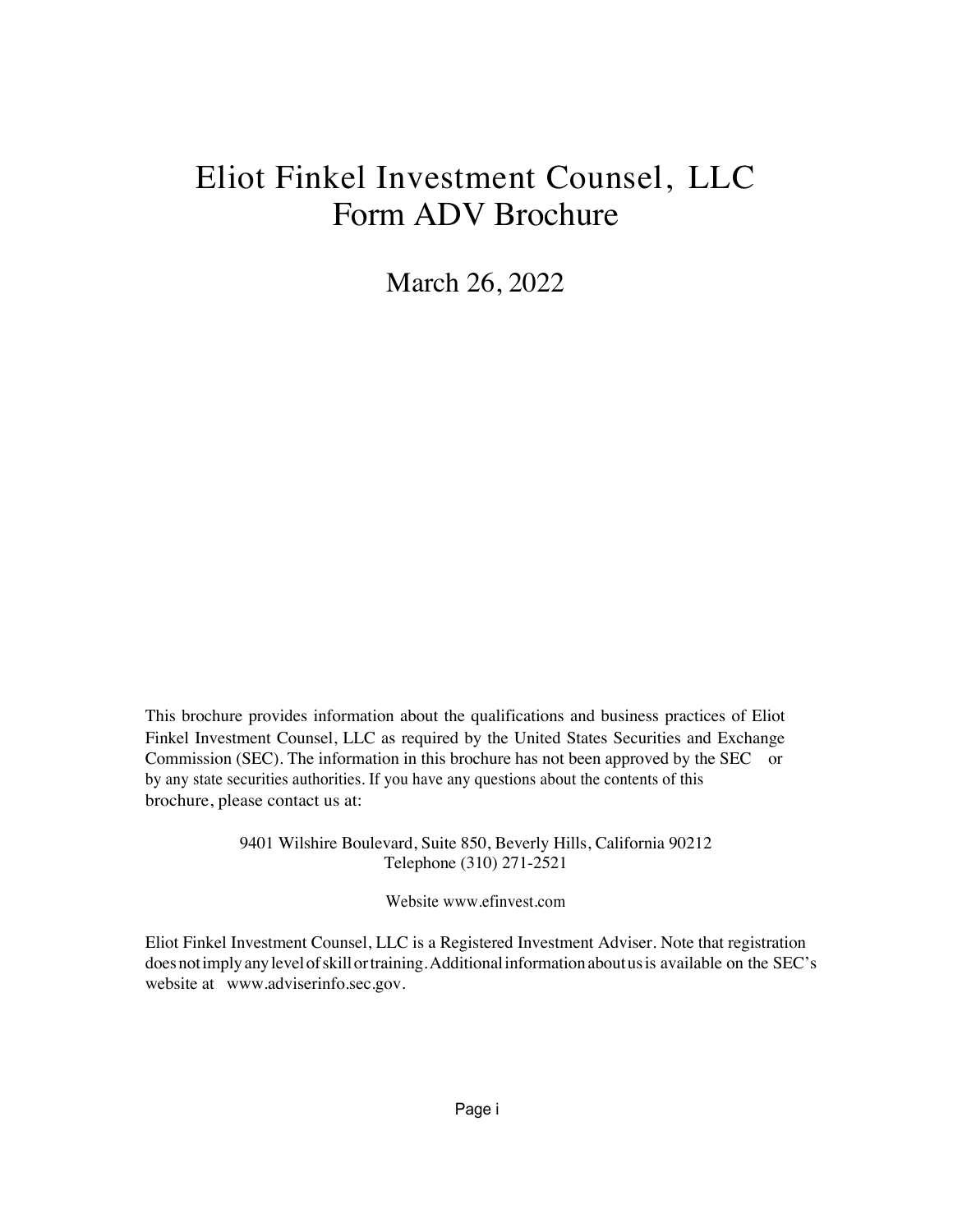# **Item** *2***. Material Changes**

This brochure, dated March 26, 2022, has been prepared by Eliot Finkel Investment Counsel, LLC to meet SEC requirements. This section of the brochure will address only those "material changes" that have been incorporated since our last annual posting of this document on the public disclosure website (IAPD) www.adviserinfo.sec.gov.

It has changed materially since our last annual offering in the following ways:

• Form ADV Part 2A, Item 4: The amount of assets under management has been updated.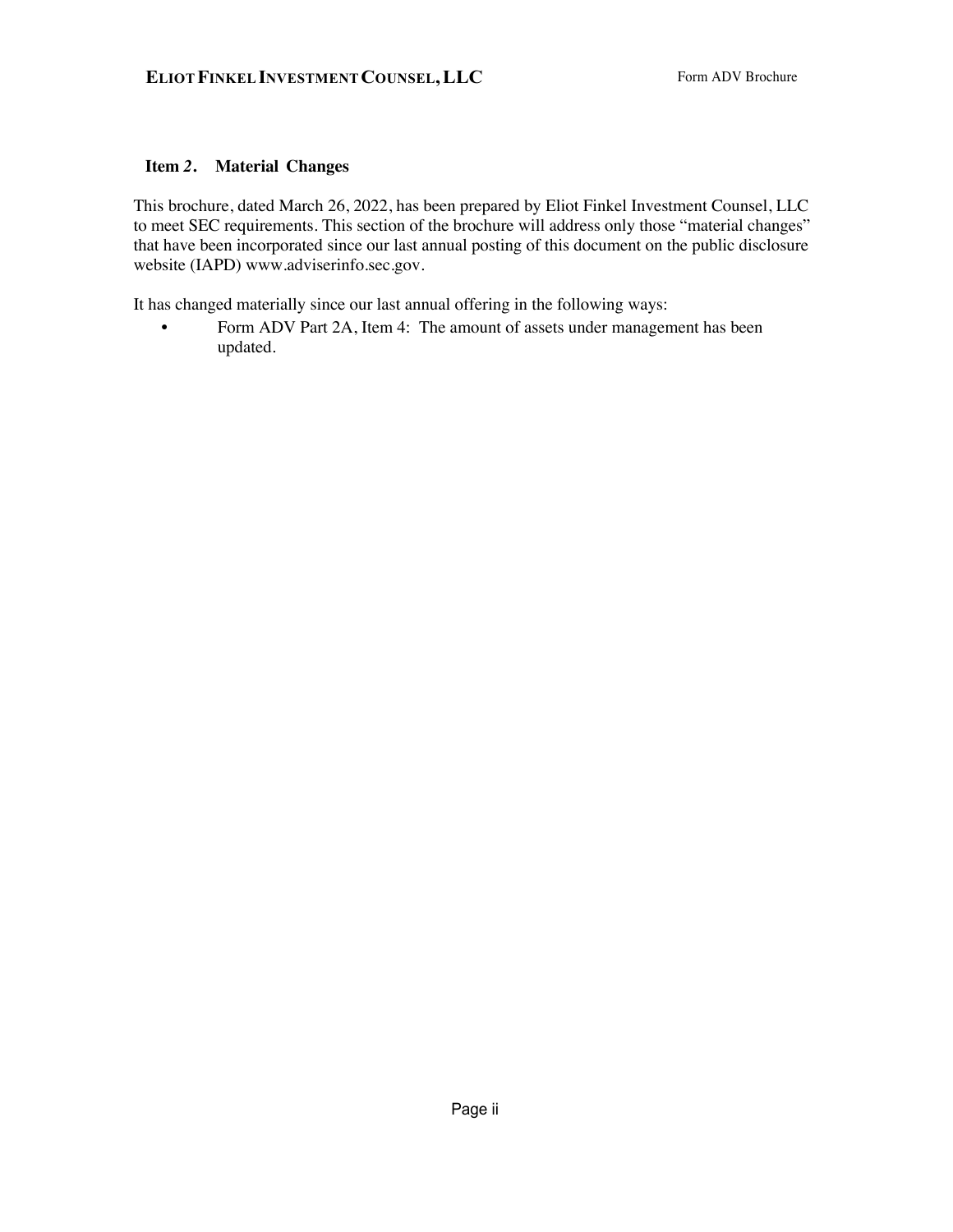# Item 3. Table of Contents

| Item 1.   |                                                                                                |  |
|-----------|------------------------------------------------------------------------------------------------|--|
| Item 2.   |                                                                                                |  |
| Item $3.$ |                                                                                                |  |
| Item 4.   |                                                                                                |  |
| Item 5.   |                                                                                                |  |
| Item 6.   |                                                                                                |  |
| Item $7.$ |                                                                                                |  |
| Item 8.   |                                                                                                |  |
| Item 9.   |                                                                                                |  |
|           |                                                                                                |  |
|           | Item 11. Code of Ethics, Participation or Interest in Client Transaction and Personal Trading6 |  |
|           |                                                                                                |  |
|           |                                                                                                |  |
|           |                                                                                                |  |
|           |                                                                                                |  |
|           |                                                                                                |  |
|           |                                                                                                |  |
|           |                                                                                                |  |
|           |                                                                                                |  |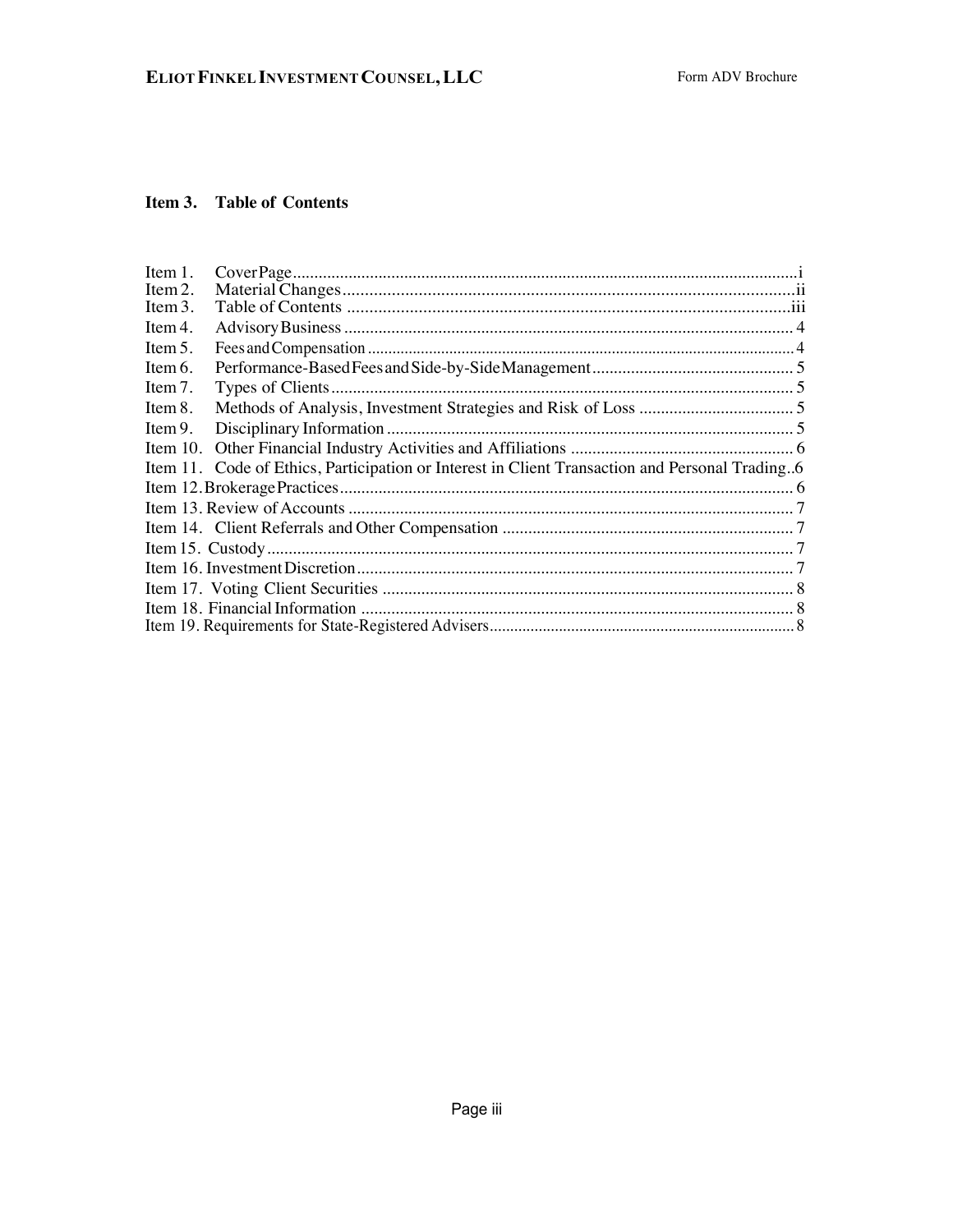#### **Item 4. Advisory Business**

Eliot Finkel Investment Counsel, LLC (EF Invest) was founded in 1974. Eliot Finkel is the principal owner. We manage portfolios of stocks and bonds for our clients. We design our portfolios to provide value, safety and income. We use broad economic analysis and fundamental company research to guide our decisions. Our investment strategy is value- oriented and focused on the long term.

As an independent, fee-only Registered Investment Adviser (RIA) our clients' interests come first as required by our fiduciary duty under the Investment Advisers Act of 1940.

Client accounts are separately managed through one or more brokerage firms. EF Invest has no affiliation with any brokerage firm. All of our investments are made directly in securities such as stocks and bonds. As of December 31, 2021 we managed \$209,757,727 in discretionary reportable Assets under Management.

#### **Item 5. Fees and Compensation**

EF Invest's fee structure is:

| <b>Portfolio Value</b>                              | <b>Annual Rate</b> |
|-----------------------------------------------------|--------------------|
| For assets less than \$500,000                      | $1.25\%$           |
| Plus for assets between $$500,000$ and $$1,000,000$ | $1.00\%$           |
| Plus for assets between \$1,000,000 and \$3,000,000 | $0.75\%$           |
| Plus for assets over $$3,000,000$                   | $0.50\%$           |

Fees are negotiable. Invoices are included with each quarterly report, based on assets under management at the beginning of the quarter and billed in advance. Clients may choose whether fees are paid directly or by the custodian.

Clients may incur brokerage commissions, custodial fees and other fees or expenses. We do not receive any portion of these commissions, fees and expenses. A client may terminate our services at any time, in which case a refund will be made prorated by time of service.

#### **Item 6. Performance-Based Fees and Side-by-Side Management**

EF Invest does not charge any performance-based fees; nor does EF Invest have any side-byside management agreements.

## **Item 7. Types of Clients**

EF Invest manages investments on behalf of individuals, high net worth individuals, pension and profit sharing plans, trusts and charitable organizations. Our minimum account is \$500,000 which may be waived for clients with substantial future earning capacity.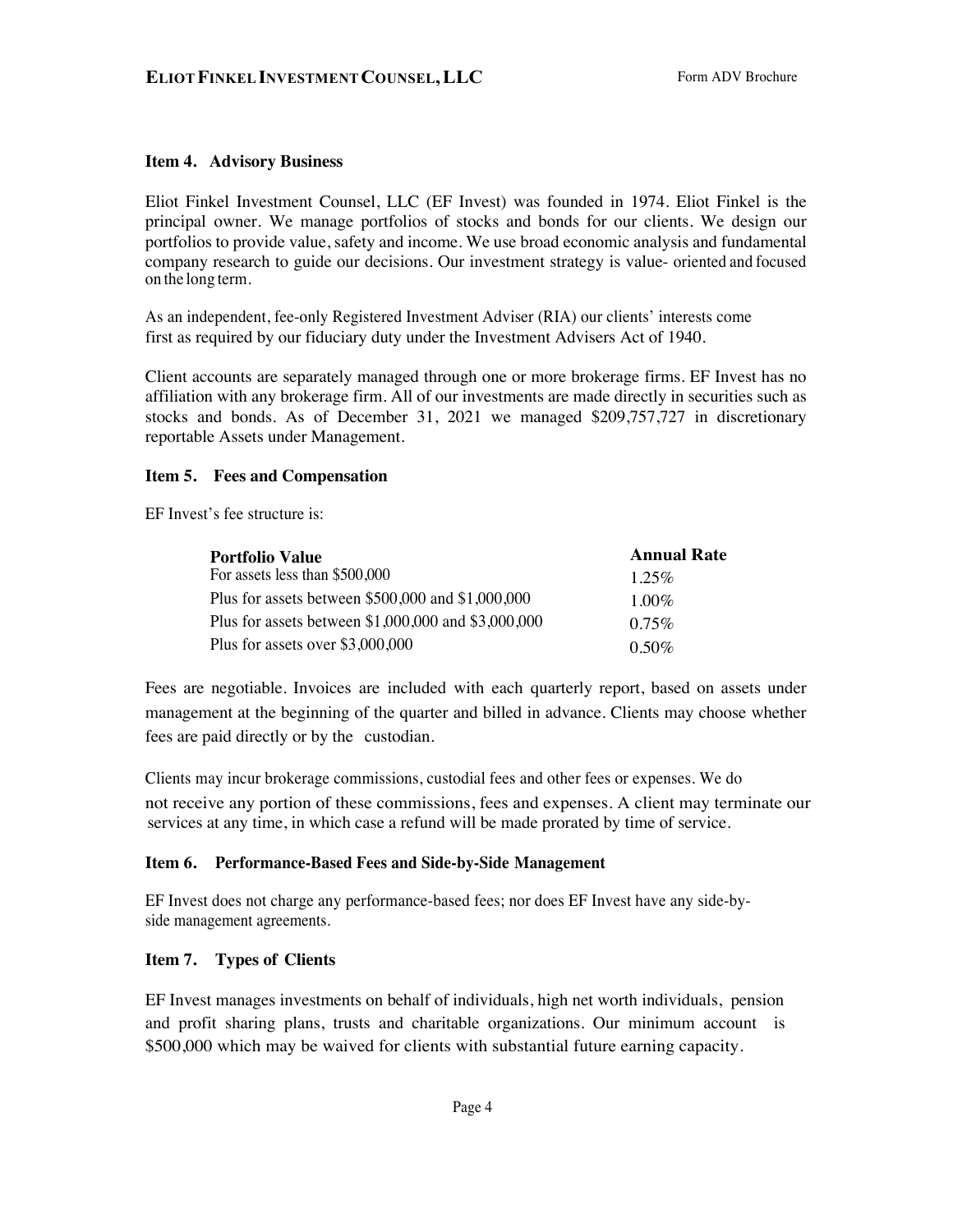#### **Item 8. Methods of Analysis,Investment Strategies and Risk ofLoss**

EF Invest selects stocks and bonds guided by an investment philosophy incorporating three core principals: value, income and safety.

*Value.* We buy the securities of well-managed, profitable companies that are undervalued relative to their business fundamentals. These value-oriented securities have historically outperformed growth-oriented securities.

*Income.* We specialize in securities that pay substantial, sustainable dividends and interest. Historically, income is responsible for the majority of investment returns.

*Safety.*Wedonotallowanysinglepositiontodominateaportfolioandweavoidinvestments that we cannot easily sell.

Investing in securities involves a risk of loss, due to economic downturns, interest rate fluctuations and other unforeseen events, which our clients should be prepared to bear.

#### **Item 9. Disciplinary Information**

EF Invest does not have any legal or disciplinary events to disclose.

#### **Item 10. Other Financial Industry Activities and Affiliations**

EF Invest is not affiliated with any other financial industry firm.

# **Item 11. Code of Ethics, Participation or Interest in Client Transaction and Personal Trading**

The Chartered Financial Analyst (CFA)® Institute's Code of Ethics and Standards of Professional Conduct has been acknowledged by all members of EF Invest. The highlights of this code are: act with integrity, competence, diligence, respect and in an ethical manner with the public, clients, prospective clients, related parties and other investment professionals; and,

use reasonable care and exercise independent professional judgment when conducting investment analysis, making investment recommendations and taking investment actions.

Members of EF Invest often take positions in securities held by clients. Our members will not "front run" clients by purchasing or selling a position just prior to doing so for clients. Members will not take opposing positions to clients, that is sell when buying for clients or buy when selling for clients.

On rare occasions, a client may need to sell a bond position. If a large bid/ask spread is quoted, another client may buy the bond position at the mid-point between the bid andask price. These swaps will only be initiated when they are advantageous to both the buying and selling client.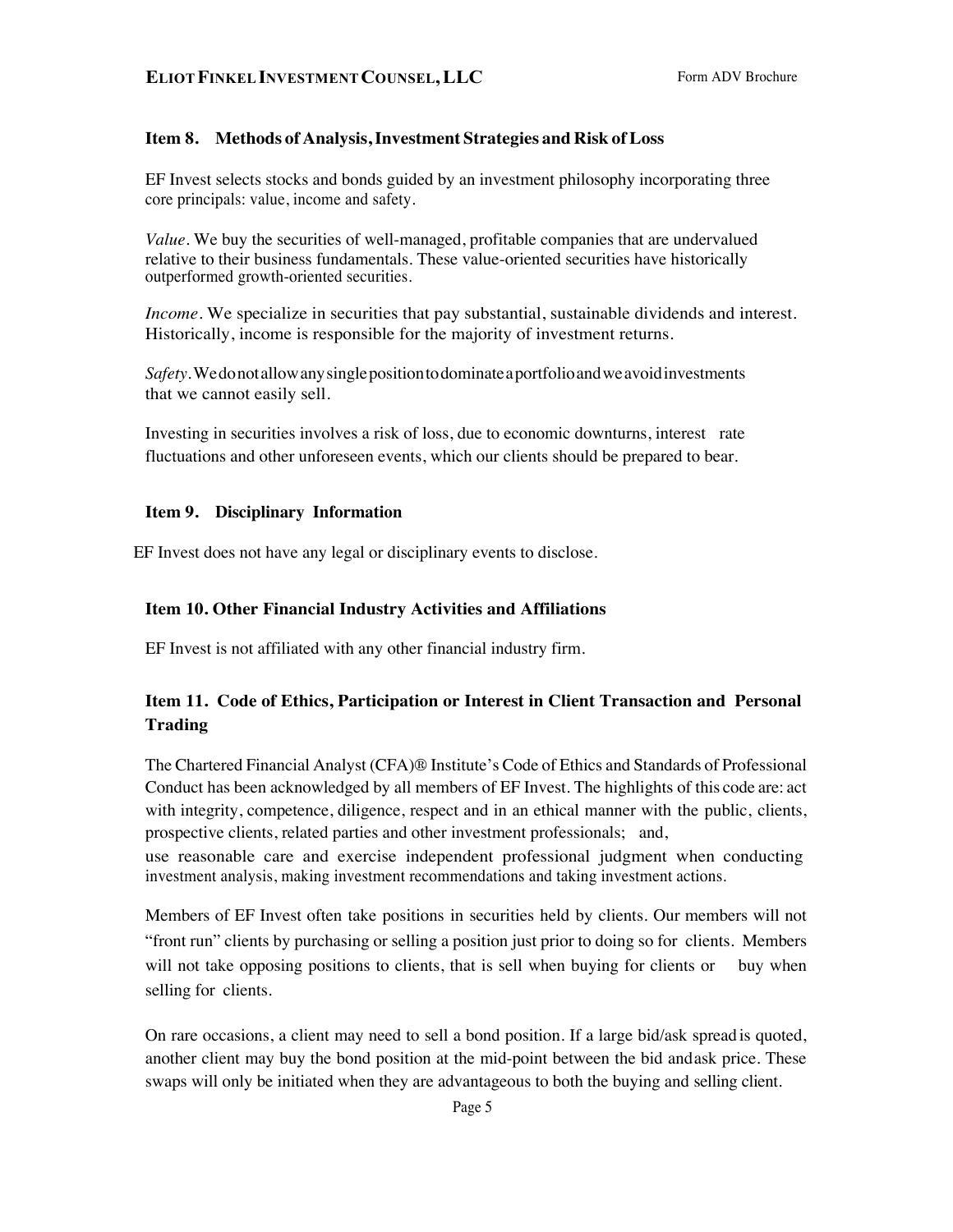## **Item 12. Brokerage Practices**

EF Invest monitors the client's broker for service, executions and fees. We receive no financial or other compensation from any broker. Should the client choose, or be recommendedbyabroker, we will not negotiate commissions unless requested to do so by the client. These clients could potentially pay higher commissions than other clients. We do notreceive any third party research or other products orservices(soft dollar benefits)from any broker-dealer.

We aggregate purchases and sales whenever possible for speed and better execution.

# **Item 13. Review of Accounts**

EF Invest members monitor client accounts daily, review them weekly and reconcile them in detail to the monthly brokerage statements. Clients receive account summaries, including performance history at the end of each quarter. The performance history section includes earnings, deposits, withdrawals and the return since inception. We contact our clients regularly, subject to the client's preferences, to stay current with any changes in their circumstancesthatmay require a change ininvestmentstrategy.

# **Item 14. Client Referrals and Other Compensation**

EF Invest does not provide compensation directly or indirectly to any solicitor for client referrals.

## **Item 15. Custody**

EF Invest does not have custody of any client assets. However, with the client's permission, the custodian may pay advisory fees from the client's account(s). Clients receive trade confirmations and monthly statements from their custodian and are encouraged to carefully review and compare them with our statements to verify that transactions and fees are proper.

## **Item 16. Investment Discretion**

EF Invest's Investment Advisory Agreement gives firm members the authority to initiate buy and sell orders for stocks, bonds and other securities. Clients may place additional limitations on our authority. We review our Agreement and any brokerage/custodian agreements with clients before commencing our service. Clients may terminate this agreement, in writing, at any time.

## **Item 17. Voting Client Securities**

EF Invest does not vote proxies on behalf of clients. Clients will receive their proxies or other solicitations directly from their custodian and can contact us with questions about a particular solicitation.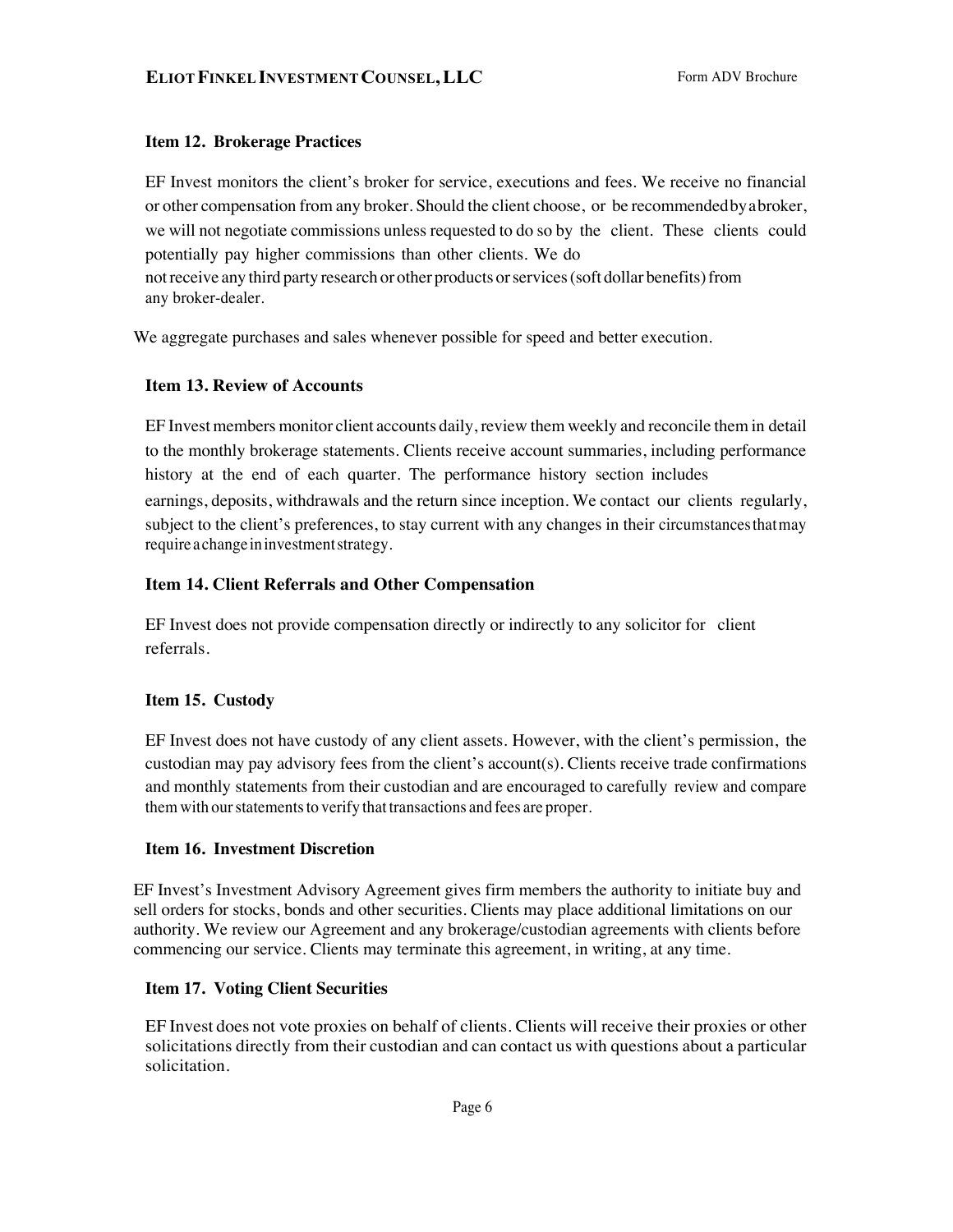# **Item 18. Financial Information**

EF Invest solicits but does not require prepayment of fees. There are no financial conditions that are likely to impair our ability to meet contractual commitments to clients.